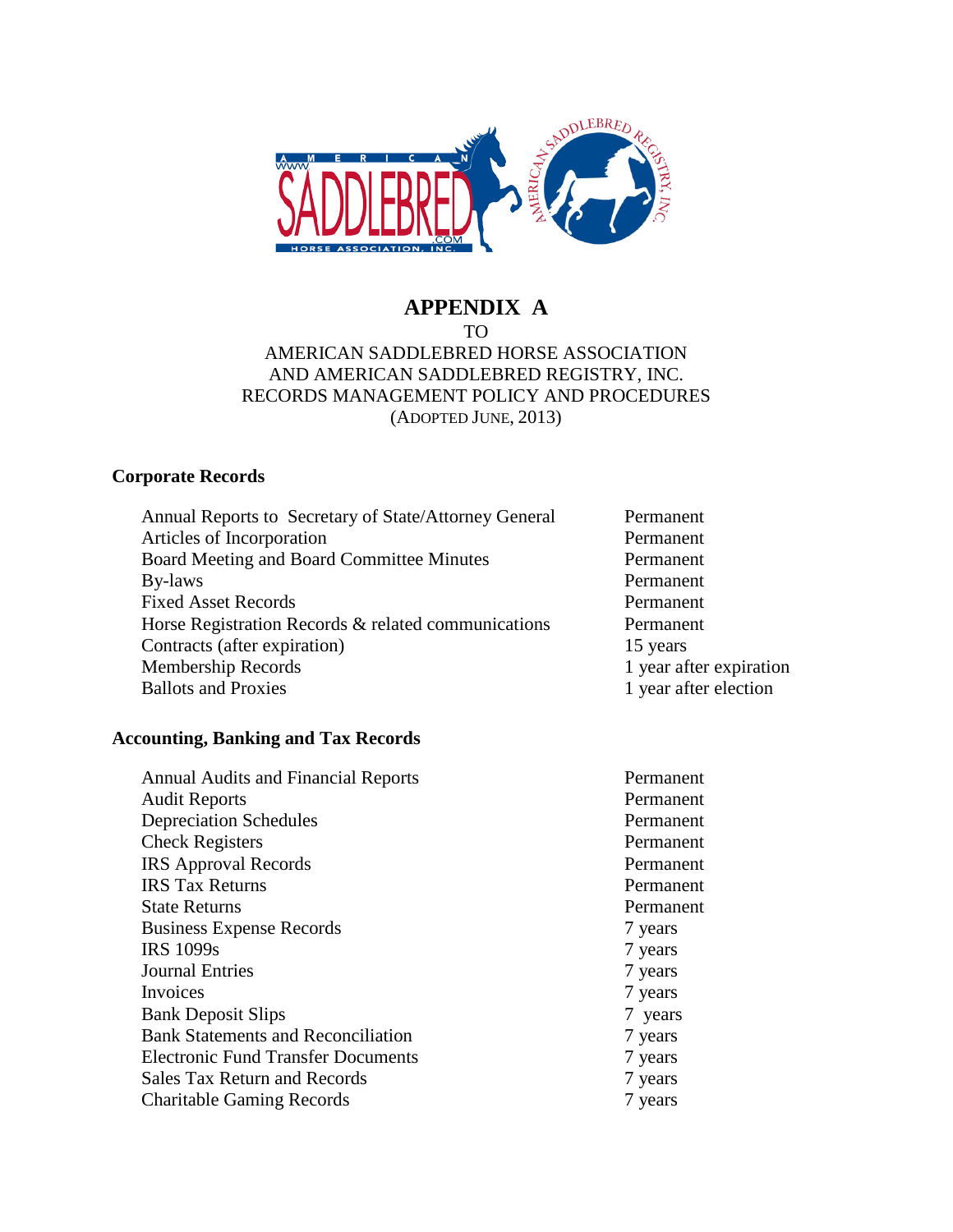| <b>Fundraising Documents</b>                           | 7 years |
|--------------------------------------------------------|---------|
| Petty Cash Vouchers/Cash Receipts/Credit Card Receipts | 3 years |
| <b>Marketing Materials</b>                             | 3 years |

#### **Payroll and Employment Tax Records**

| Permanent |
|-----------|
| Permanent |
| Permanent |
| 7 years   |
| 7 years   |
| 7 years   |
| 7 years   |
|           |

## **Employee Records**

| <b>Employment and Termination Agreements</b>       | Permanent                 |
|----------------------------------------------------|---------------------------|
| <b>Retirement and Pension Plan Documents</b>       | Permanent                 |
| <b>Personnel Records</b>                           | 7 years after termination |
| Donor Records and Acknowledgement Letters          | 7 years                   |
| Accident Reports and Worker's Compensation Records | 5 years                   |
| <b>Salary Schedules</b>                            | 5 years                   |
| <b>Grant Application and Contracts</b>             | 5 years after completion  |
| <b>Employment Applications</b>                     | 3 years                   |
| I-9 Forms                                          | 3 years after termination |

#### **Legal, Insurance and Safety Records**

- Appraisals Permanent Environmental Studies Permanent Insurance Policies Permanent Real Estate Documents **Permanent** Construction Documents Permanent Stock and Bond Records Permanent Trademark or Copyright Registrations/Patents Permanent Leases 6 years after expiration<br>OSHA Documents 5 years 6 years 5 years **OSHA Documents**<br>General Contracts
	- 3 years after termination

DI58:41792:928781:1:LOUISVILLE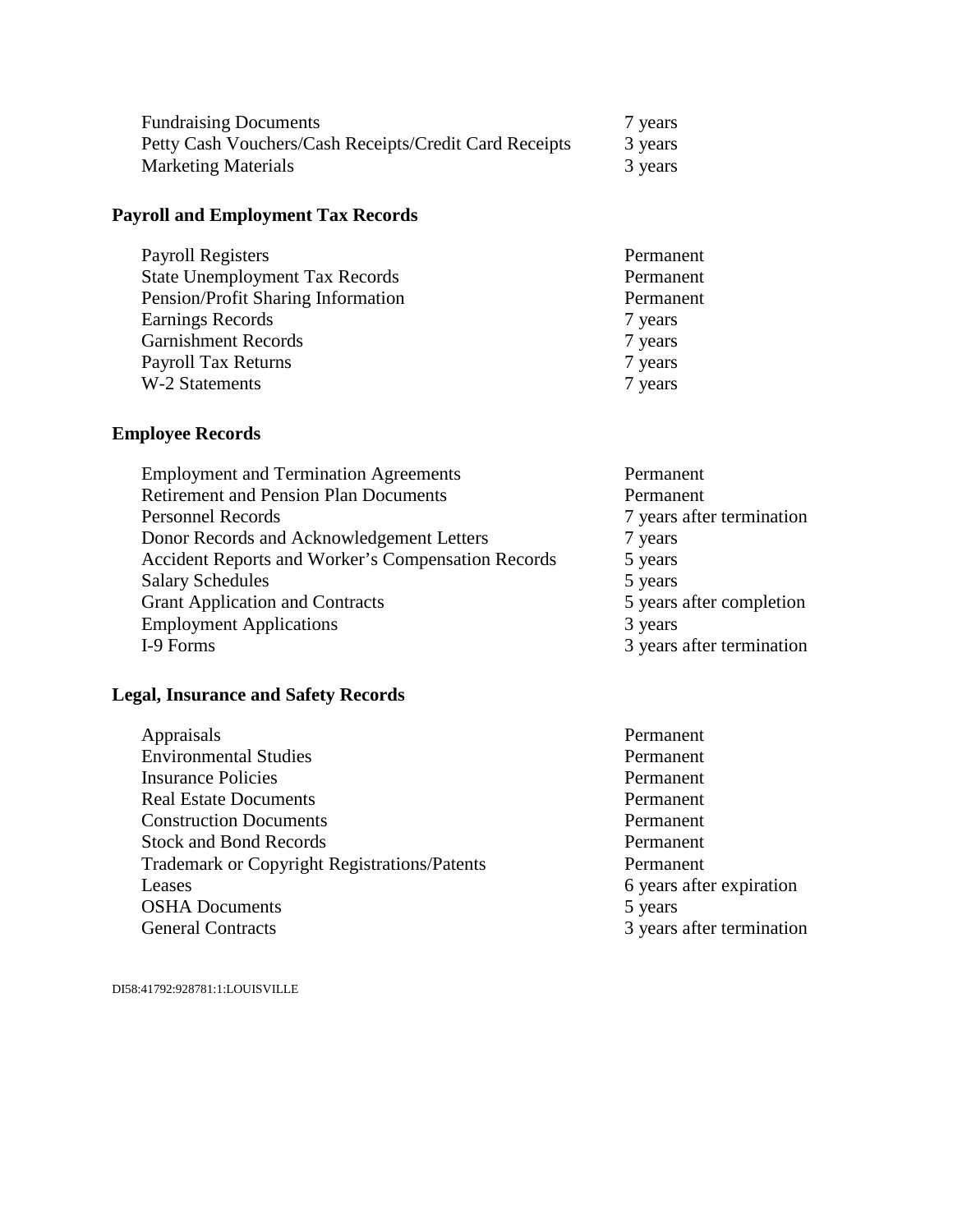

# **I. INTRODUCTION**

The corporate documents of American Saddlebred Horse Association and the American Saddlebred Registry, Inc. (hereinafter referred to as "the Company") are important assets. Records Management is the plan for the systematic control of business documents, in all their forms and formats, from the creation through their final disposition. The Records Management Policy and Procedures ("Policy") provides employees the direction to manage their records and information according to sound business and legal practices. All business documents and information are assets of the Company and the Company has the right to direct, through its records retention program, how to retain records and information and when and if they will be destroyed.

#### **II. DEFINITIONS**

A. "Department" refers to the organizational subdivisions within the Company;

B. "Department Head" refers to the senior Company staff member of each Department;

C. "Document Retention Team (DRT)" refers to a group of individuals described in section IV(D) of this Policy;

D. "Litigation Hold Order" refers to a litigation hold, as described in section VI of this Policy;

E. "Records" refers to all documentary materials, regardless of physical form or characteristics, made, utilized or received in connection with the transaction of business or other business-related activities of the company. By way of illustration, hard copies of documents, handwritten notes, email messages, photographs, Excel® and PowerPoint® materials are all "Records." All types of computer storage media may contain "Records"; and

F. "Retention Schedule" refers to lists of certain Records that the Company has determined need to be retained for certain periods of time because of legal, tax, audit, business or historical reasons, which can be found at Appendix A.

## **III. POLICY STATEMENT AND PRINCIPLES**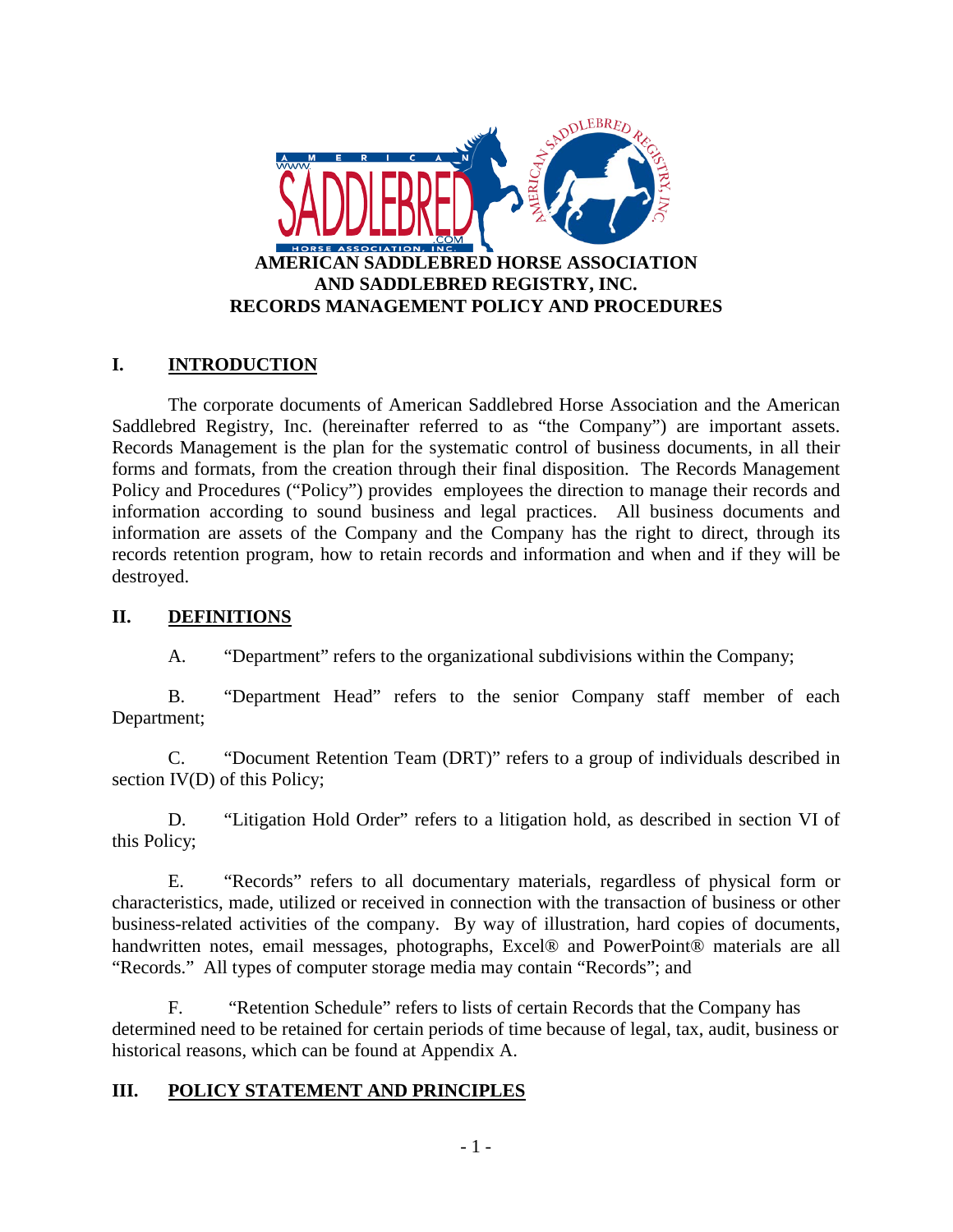It is the intention of this Company to maintain complete and accurate Records and retain them only as long as they are useful in assisting employees in completing the requirements of their jobs, unless longer retention is required under this Policy. To that end, the following principles (which are described in greater detail in Sections IV, V and VI) dictate how employees must handle Company Records:

A. All documents and other forms of communication (i.e., e-mails, Excel® spreadsheets, Word® documents etc.) that contain information regarding the business activities of the Company are considered Records. Documents and information such as periodicals, published books, stock copies of reports received, magazines and other reference information are not considered Records.

B. Records should be retained by Company employees if they are the types of records that an employee would retain in order to perform their job responsibilities. The Records should be retained only as long as they are needed for business purposes, unless they need to be retained for a greater length of time under this Policy. Records that need to be retained for a greater length of time are: (a) identified in the Retention Schedule, which list Records that the Company has determined need to be kept for certain periods of time because of legal, tax, audit, business or historical reasons; and/or (b) identified in the exceptions to the Retention Schedule, which are outlined in Section IV(B) of this Policy. Records that are subject to a Litigation Hold Order must always be retained, even if they are no longer needed and/or beyond the applicable retention period. Records that do not have to be retained under this Policy are to be destroyed in a timely fashion.

C. Individual employees who create or possess hard copy Records are the custodians of those Records and are responsible for handling those Records consistent with this Policy.

D. The ASHA Information Systems ("IS") Department is the custodian of electronic Records stored on the Company server and will be retaining, and deleting, this information consistent with this Policy. Employees: (a) are still responsible for the content of the individual Records they create on those servers; (b) must manage hard copies of Records that are created electronically; and (c) must manage e-mail, consistent with this Policy. The IS Department will delete E-mails from the company server six months after they are created. If an employee believes an E-mail, or its attachments, should be retained under this Policy then they should either print and retain the e-mail or save it to a personal folder on the Outlook® system, if the employee has access to personal folders.

E. Department Heads are responsible for the compliance of their own respective Departments.

F. Under the direction of senior management, a Document Retention Team shall monitor compliance with this Policy.

G. An annual Records review shall take place, during which time, each Department shall dispose of Records that have exceeded their retention periods.

H. No employee shall: (a) remove or destroy Records in an unauthorized manner; or (b) falsely or inappropriately alter information in any Record.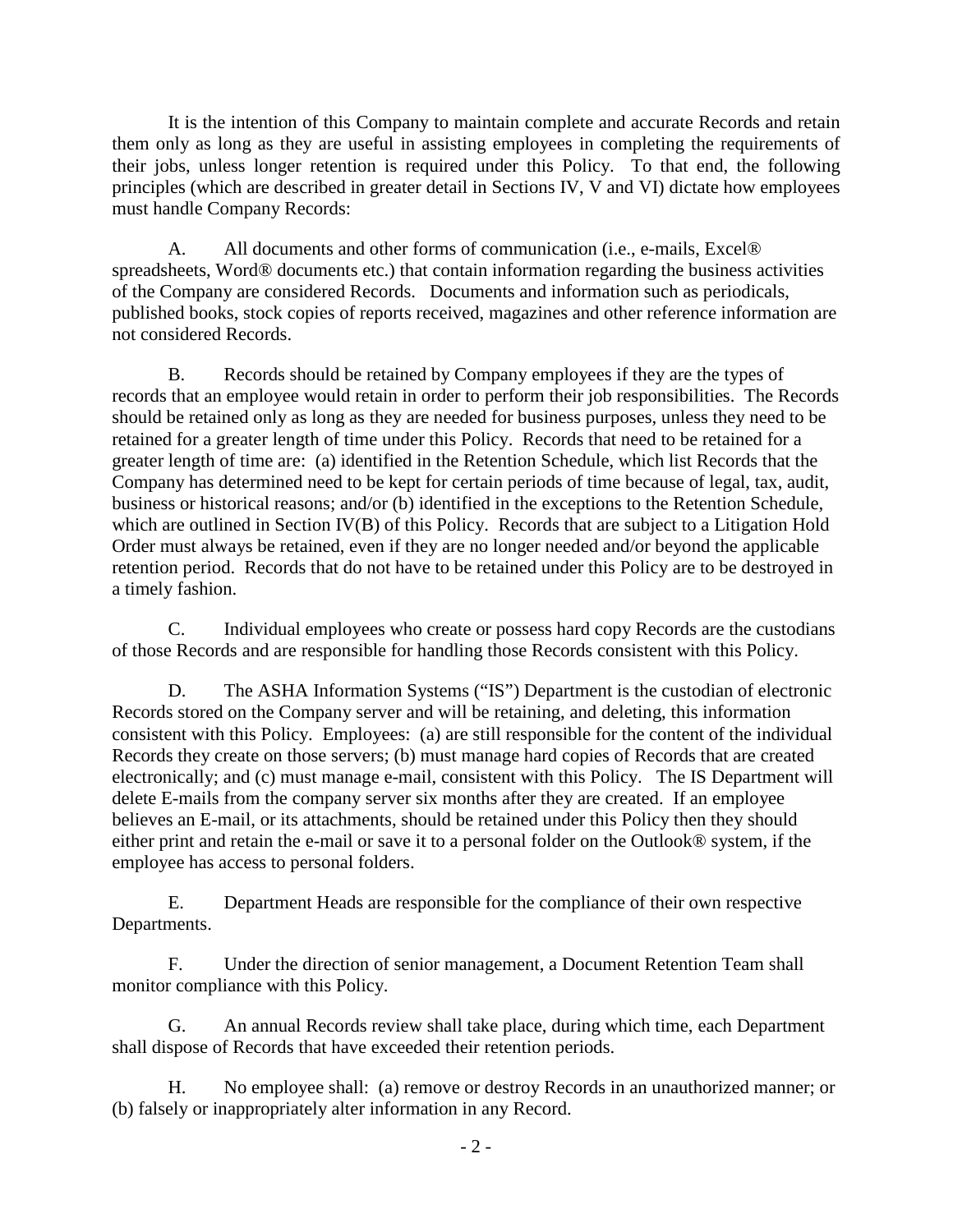I. Employees must not assert any personal or property right in any Record, as all Records generated or received by the Company are Company property. This Policy applies to all Records generated within the scope of an employee's duties. Consequently, any Records that are maintained or in possession of an employee in their home must be treated as if they were physically located at the Company office.

# **IV. MAINTENANCE PROCEDURES AND RETENTION SCHEDULE**

#### A. Responsibilities

Each Department Head shall have ultimate responsibility for compliance with these policies and procedures. The Department Head may appoint a designated individual to serve as its Department's Records Coordinator. The Records Coordinator shall manage compliance with the Retention Schedule for their Department and updating the Retention Schedule as necessary. The Company shall maintain an up-to-date copy of this Policy (including attached Retention Schedule), monitor compliance, with the assistance of the DRT, and ship Records to storage when necessary.

## B. Retention Schedule

There are certain Records that the Company has determined must be retained for certain periods of time for legal, tax, audit, business or historical reasons. These Records are identified on the Retention Schedule, which is attached to this Policy as Appendix A. The Retention Schedule tells you when to discard Records that you are keeping pursuant to the Retention Schedule.

The time periods identified in the Retention Schedule dictate how long a Record should be maintained. However, the following are exceptions to the retention periods listed in the Records Schedules:

## 1. Litigation Hold Orders (See Section VI of this Policy).

2. Contractual Requirements. When contractual requirements dictate that Records be retained, they must be retained in accordance with the contract.

3. Compliance with the Laws. Care has been taken to ensure that the stated retention periods comply with federal and state regulations. However, retention requirements of federal, state and local laws, rules and regulations take precedence over the retention periods listed in the schedule. If an employee believes that such a Record is potentially subject to destruction under the Records management schedule, please notify a member of the DRT, who will advise accordingly.

4. Records of Historical Significance. Some Records have historical significance, which may warrant an extended retention period and special handling.

5. Related Records. Some Records with shorter retention periods may relate to Records with longer retention periods. In those cases, employees should refer to the longer retention period when assessing the Record. For example, if a document that must be preserved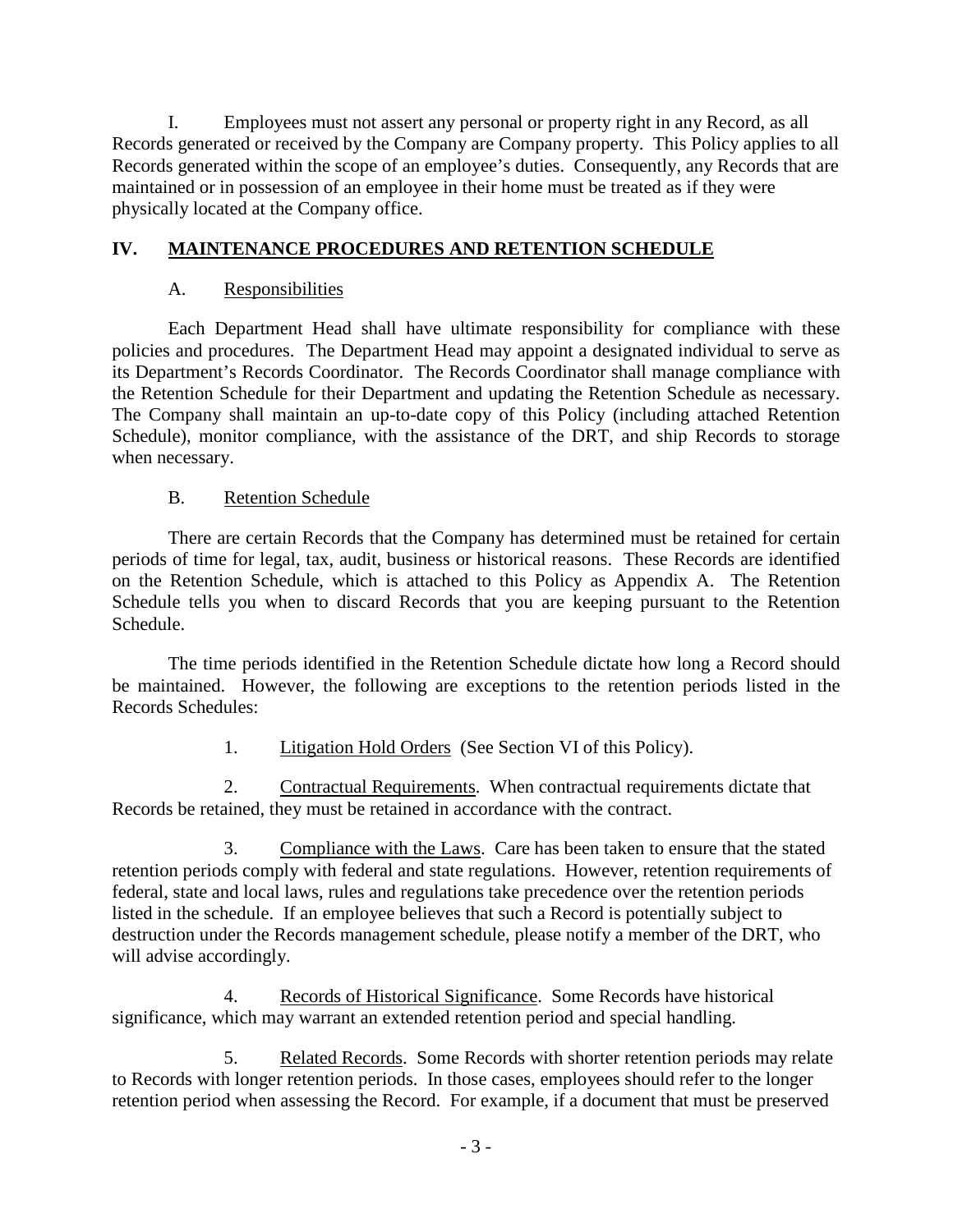for a certain number of years is attached to a piece of correspondence that does not have to be retained, the correspondence should be retained for the longer retention period.

# C. Maintaining Records

Each Department will maintain files that are needed for day-to-day operations or required to meet other objectives of this Policy, including legal objectives and litigation holds.

Records should be managed by employees from creation to disposal. Employees should retain the types of Records that they need in order to perform their job responsibilities. Records that are no longer needed and do not have to be retained pursuant to this Policy should be discarded. For example, if an employee believes that a series of memos will assist the employee in meeting their job responsibilities, then the employee should retain those Records. If the memos being retained subsequently become obsolete for business purposes, then the employee should discard them, unless they are otherwise subject to a longer retention period under this Policy (because they are identified on the Retention Schedule and/or subject to an exception). If the memos are being retained because they are subject to a retention period identified on the Retention Schedule, then they should be maintained for the period of time identified on the Retention Schedule and discarded when the retention period has expired. Records that are subject to a Litigation Hold Order must always be retained under this Policy.

# 1. Control of Hard Copy Records

Hard-copy Records shall be controlled by employees within a Department. An employee who creates the Record is the custodian of that Record and is responsible for maintaining it within this Policy. Other employees may retain duplicates while they are useful for business purposes, but duplicates should generally be destroyed unless they otherwise have to be maintained under this Policy. For example, if a Word document is created by an employee and distributed to others, then the employee who created the Word document is responsible for compliance with this Policy. Those who possess duplicates of that Record can retain it as long as it is useful and does not exceed the applicable retention period, but are not obligated to retain it under this Policy unless a litigation hold is in place.

If an employee receives a Record from an outside source then that employee is the custodian of that Record and is responsible for handling that Record consistent with this Policy.

## 2. Electronic Data

The Company's IS Department is considered the controller of centrally maintained electronic data associated with certain business applications, enterprise systems and data warehouses. The IS Department is responsible for ensuring this centralized data is maintained in accordance with the Company Retention Schedule. Electronic data that is maintained on the system in the form of Word® documents, Excel® spreadsheets, PowerPoint® presentations, databases and other similar programs, will be retained by the IS Department pursuant to this Policy. Consequently, employees do not have to print off copies of every Record created on the Company servers in order to retain them under this Policy, but do need to manage the hard copy Records that they create or possess consistent with this Policy.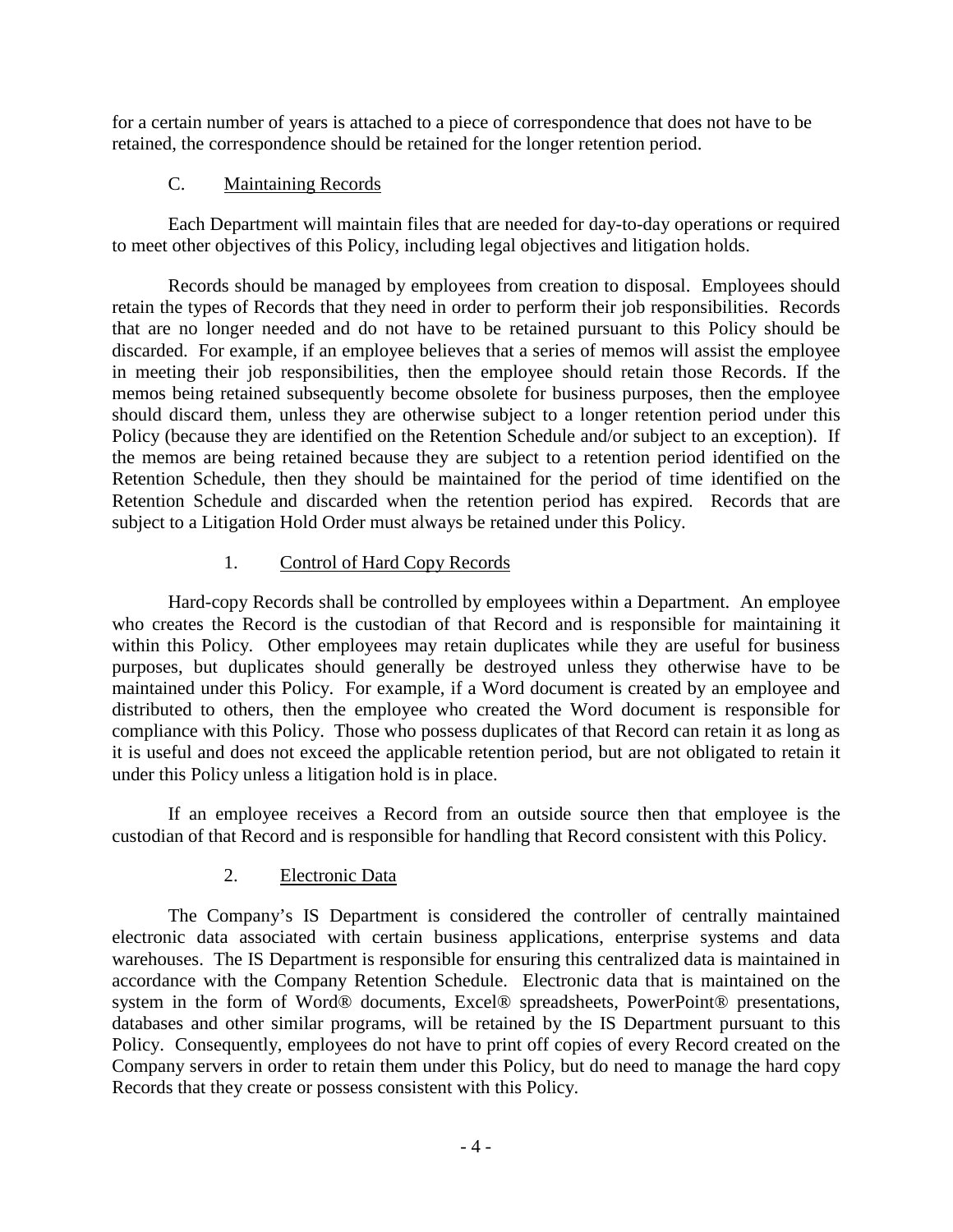E-mail communications are to be treated in the same manner as electronic data for retention purposes. E-mails shall be retained on the company servers for one year. After one year any e-mails that are not otherwise preserved should be deleted.

While the IS Department will be responsible for ensuring that centralized data is maintained in accordance with the Company Retention Schedule, employees are still responsible for the content contained in the individual Records they create on those servers. Employees must also manage e-mail consistent with this Policy. If an employee believes that an e-mail, or its attachment(s), must be retained under this Policy then they should either print and retain the Records or move the Records to a personal folder. Emails moved to personal folders are not subject to the one year deletion cycle, but are subject to this Policy. For example, an e-mail that is preserved in a personal folder will be maintained as long as it remains in that personal folder, but should be deleted and disposed of if it is beyond the time period identified in the Retention Schedule and does not have to be otherwise maintained for legal or business reasons articulated in this Policy.

Any Records that are received on voicemail are not automatically backed up on the Company's servers. Consequently, any voicemail records that need to be retained pursuant to this Policy should be copied and retained.

#### 3. Off-Site Storage

Records should be stored in an off-site storage facility when they are no longer necessary for day-to-day use, but need to be retained pursuant to this Policy. Records to be stored should be inventoried on a Records Transfer Form, grouped by year, labeled and transferred for appropriate storage.

## 4. Annual Review

The Company shall conduct an annual review (with the assistance of the DRT) of all Records maintained at their locations. Records that have exceeded their retention periods should be disposed of in accordance with Section V of this Policy. The disposal date for Records listed in the Retention Schedule is always December 31 of the year a Record is eligible for disposal. For example, if according to the schedule a Record should be destroyed five years after the current year, and is dated March 1, 2004, then it will be eligible for destruction on December 31, 2009.

## D. Document Retention Team ("DRT")

The Company will assign a Document Retention Team ("DRT") composed of the Executive Director and Controller and Communications and Technology Manager, who will be responsible for ensuring compliance with this Policy and to provide support to the Departments, Regional Employees, and Communities. This team oversees the administration of this Policy for the company. The DRT shall advise employees of any changes to this Policy and of any litigation, audit, or investigations that may require retaining Records beyond their specified retention periods. The DRT will also act as a resource to employees who have Records retention questions. Additionally, the DRT shall be responsible for coordinating with the IS Department on the disaster recovery measures in place and understanding the information that is retained for